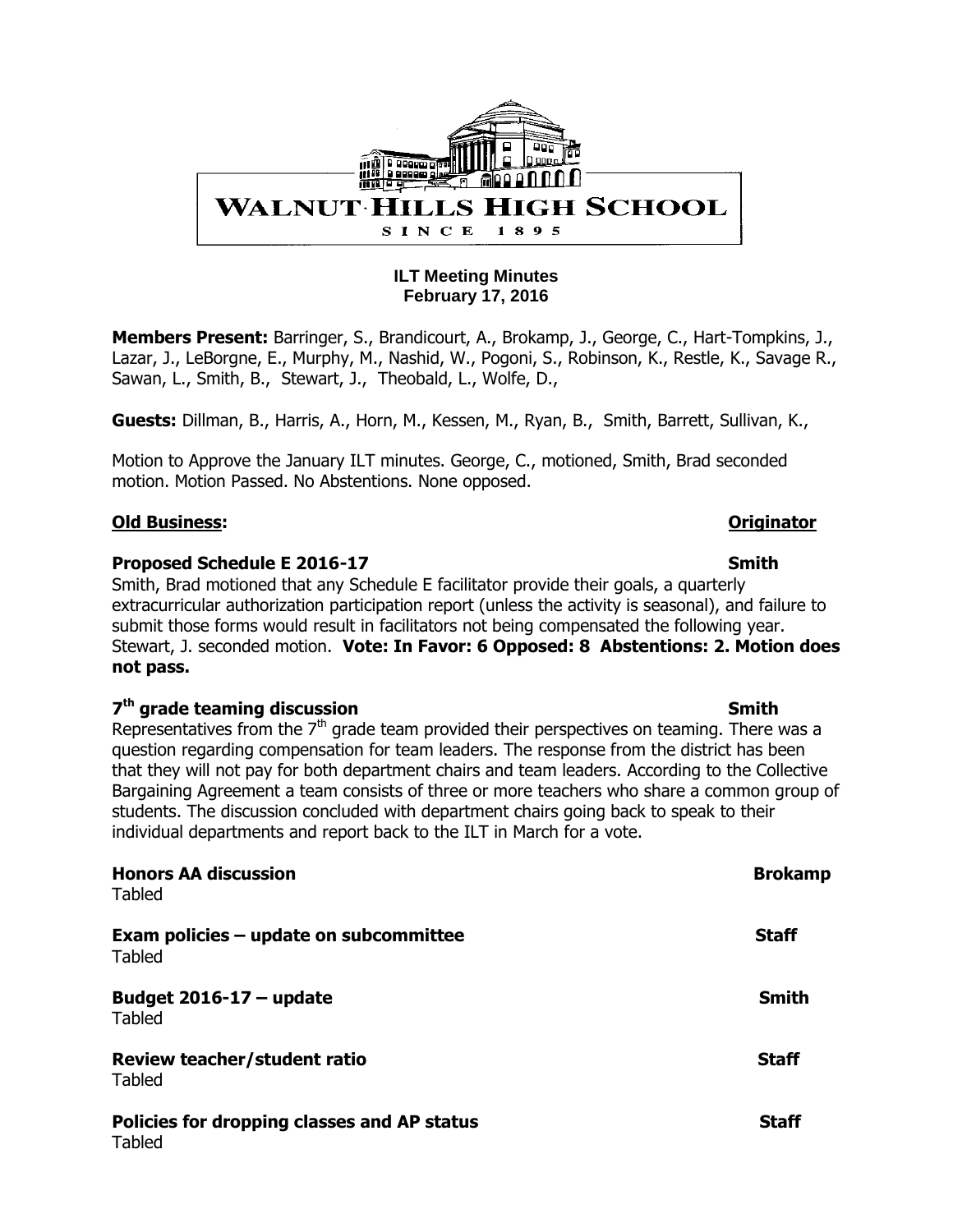#### **Testing update – vote on proposal for April Savage Savage Savage**

Testing proposal was made that included a modified bell schedule and students reporting to their regularly scheduled classrooms. The advantages and disadvantages of this system were discussed. Department chairs were asked to go back and discuss this proposal with their departments for an electronic vote prior to the March ILT meeting.

| <b>Grade Matrix discussion</b><br>Tabled                                     | <b>Staff</b> |
|------------------------------------------------------------------------------|--------------|
| <b>New Business:</b>                                                         | Originator   |
| Announcements, birthdays? What about scrolling banner<br>on TVs in lunchroom | <b>Staff</b> |
| Tabled                                                                       |              |
| <b>Walk In</b>                                                               | <b>Staff</b> |
| Smith, Brad thanked everyone for participating in the walk-in.               |              |

**Meeting Adjourned at 5:05 PM**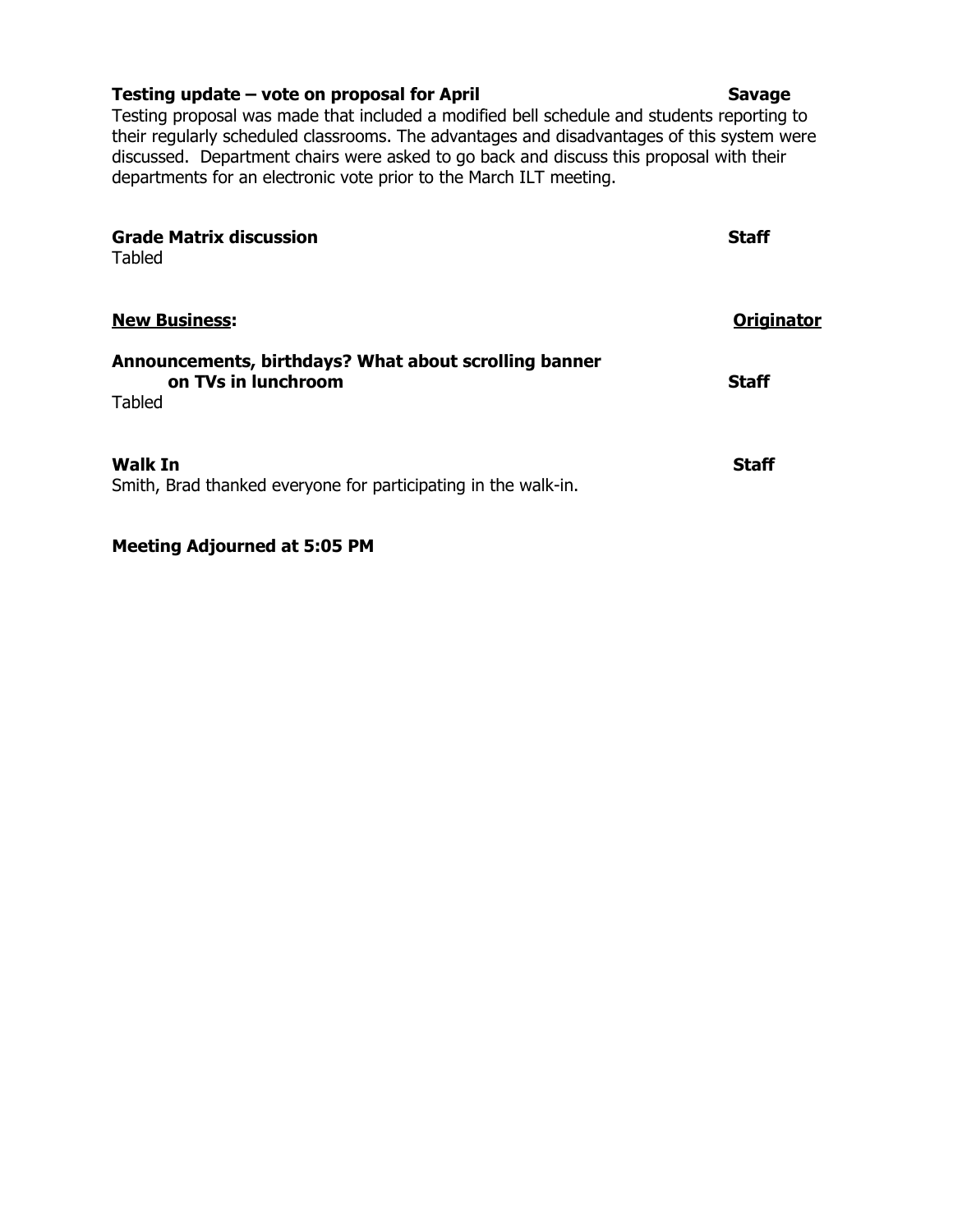## Ohio State Testing Proposal

ILT Meeting 2-17-16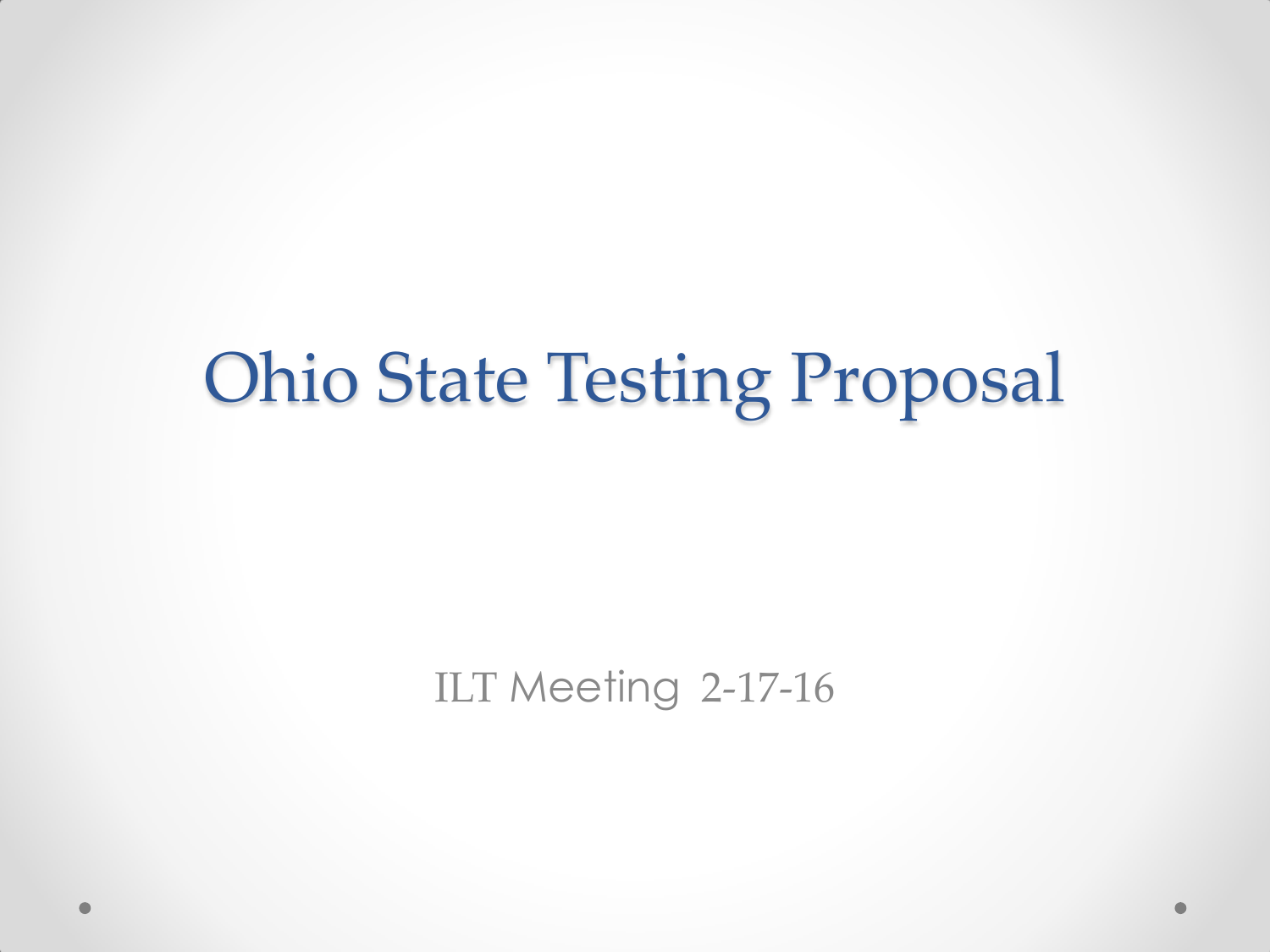IT Recommendations for Optimal Testing Success

When planning for large scale testing with wireless connectivity--

- the smaller the individual groups
- the lesser the total number being tested at one time
- the more dispersed the numbers are

*the more successful the sessions tend to be.*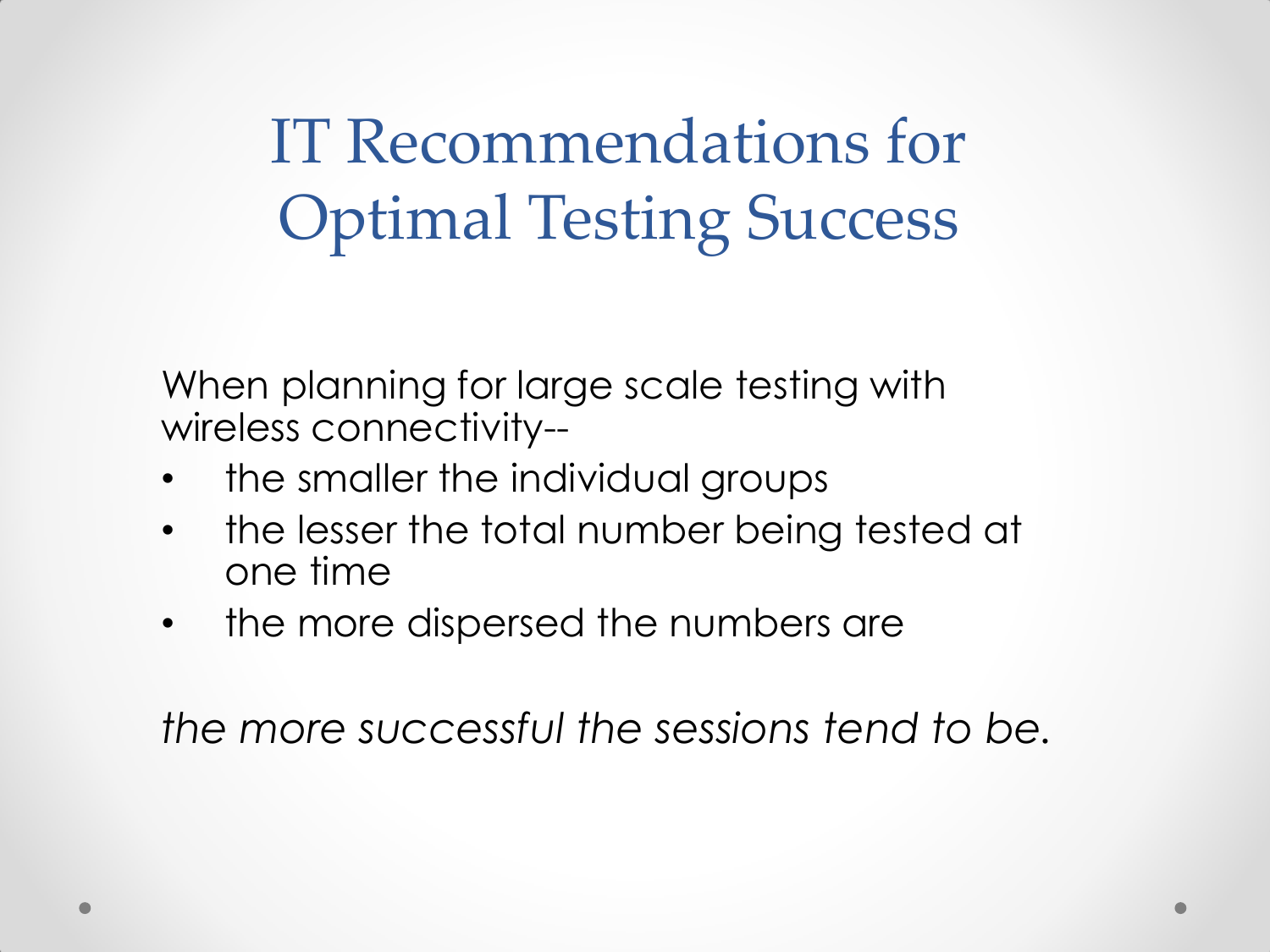Common Staff Concerns Regarding Testing

- Loss of instruction time
- Displacement of teachers from their classrooms
- Loss or disruption of planning time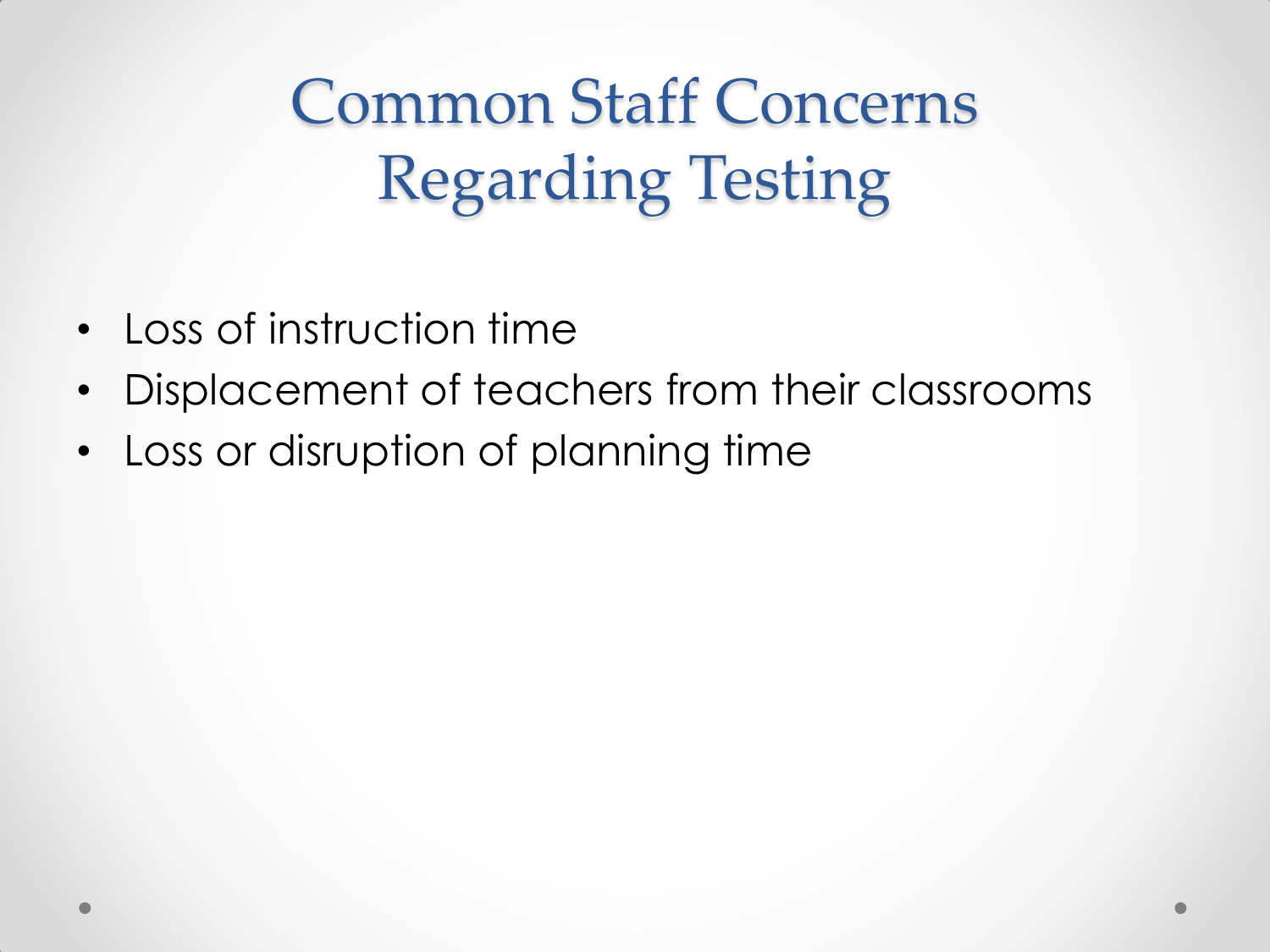# Testing Proposal

All students,

### both those testing AND those not testing will report to their own classrooms following a modified bell schedule.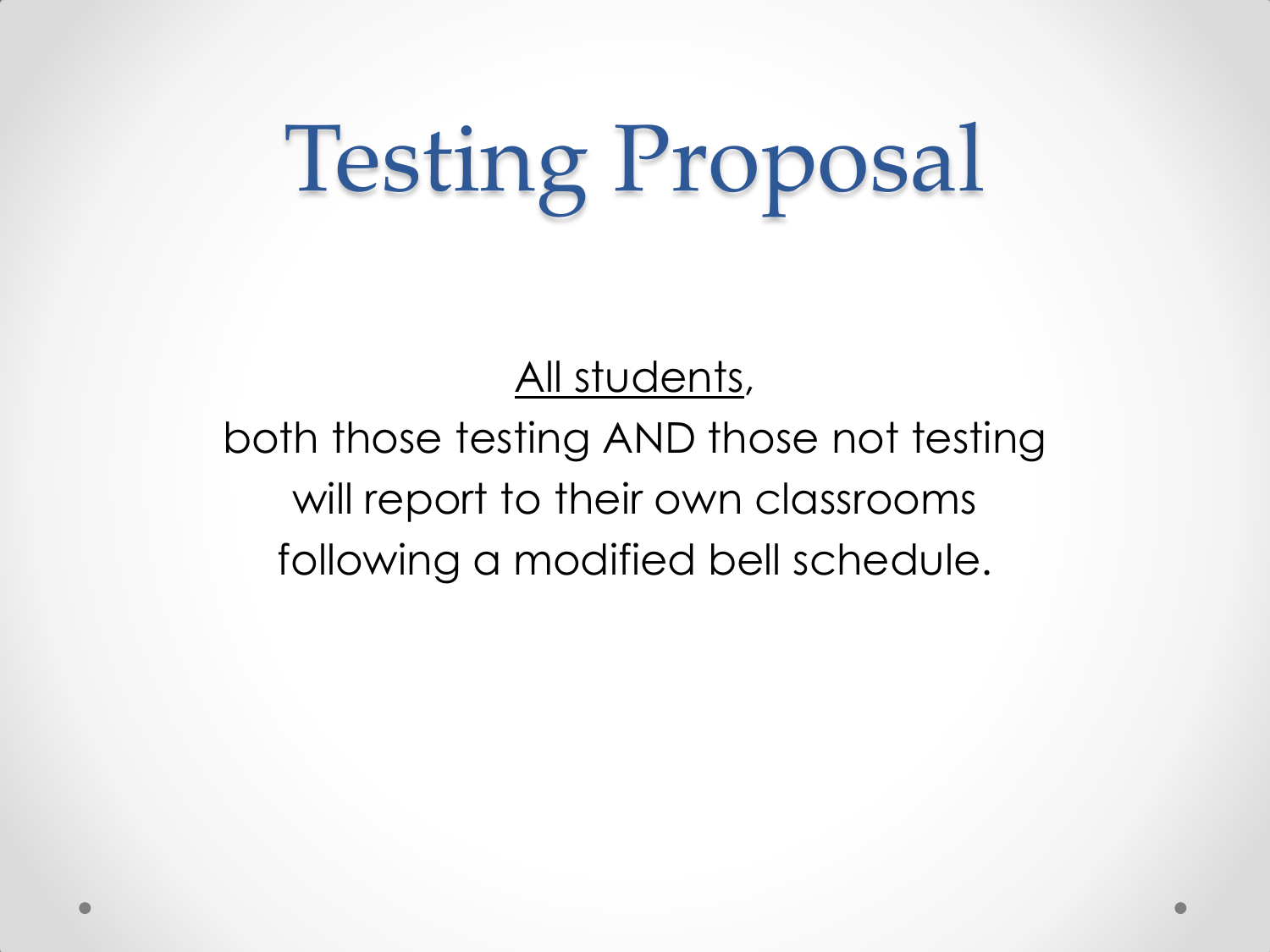• Minimizes potential tech issues--follows guidelines provided by IT.

> smaller individual groups of testers lower total numbers being tested at one time testers more dispersed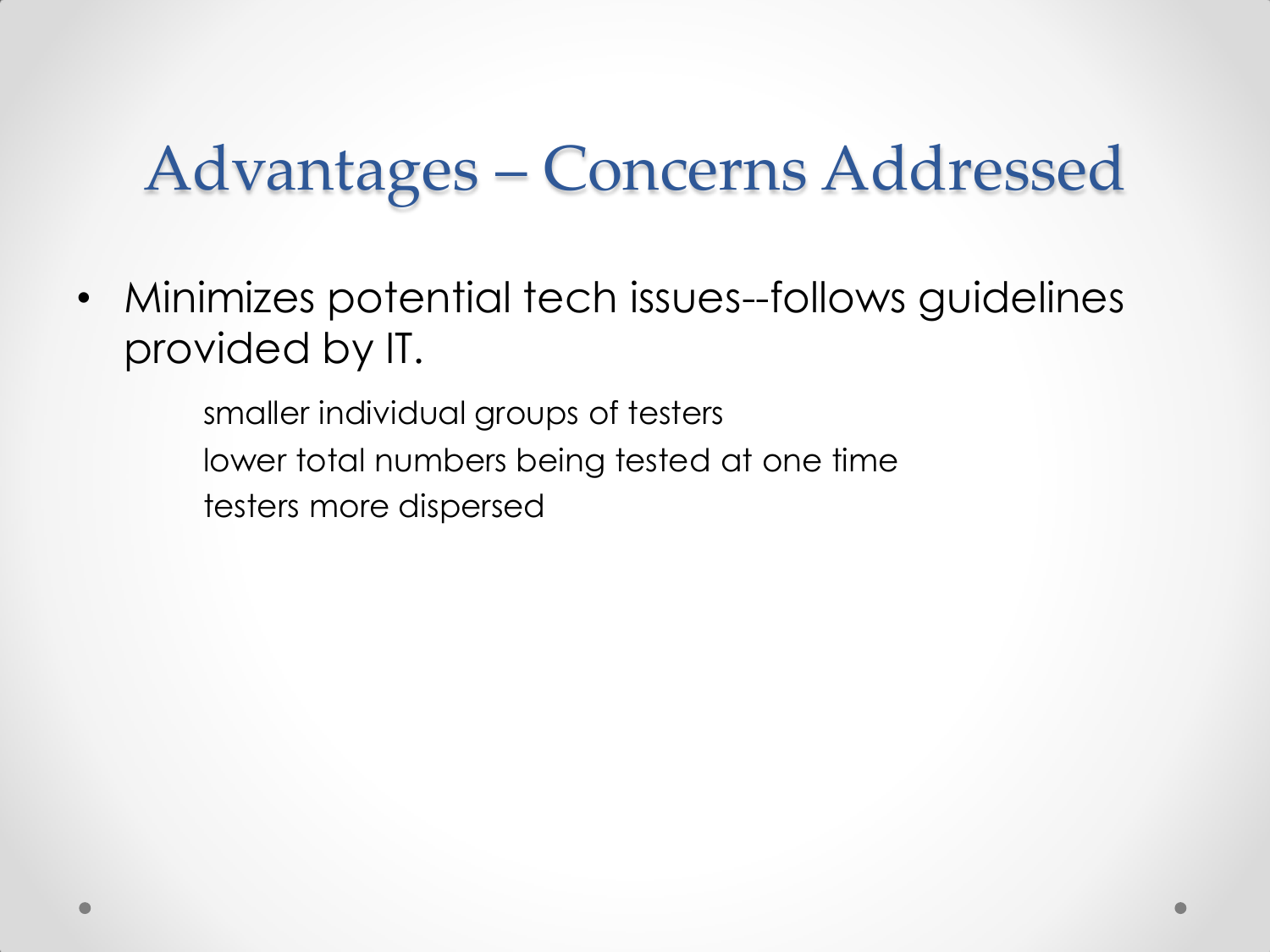- Minimizes potential tech issues--follows guidelines provided by IT.
- Preserves ALL instruction time in subjects not being tested.

potentially preserves some instruction time in tested subjects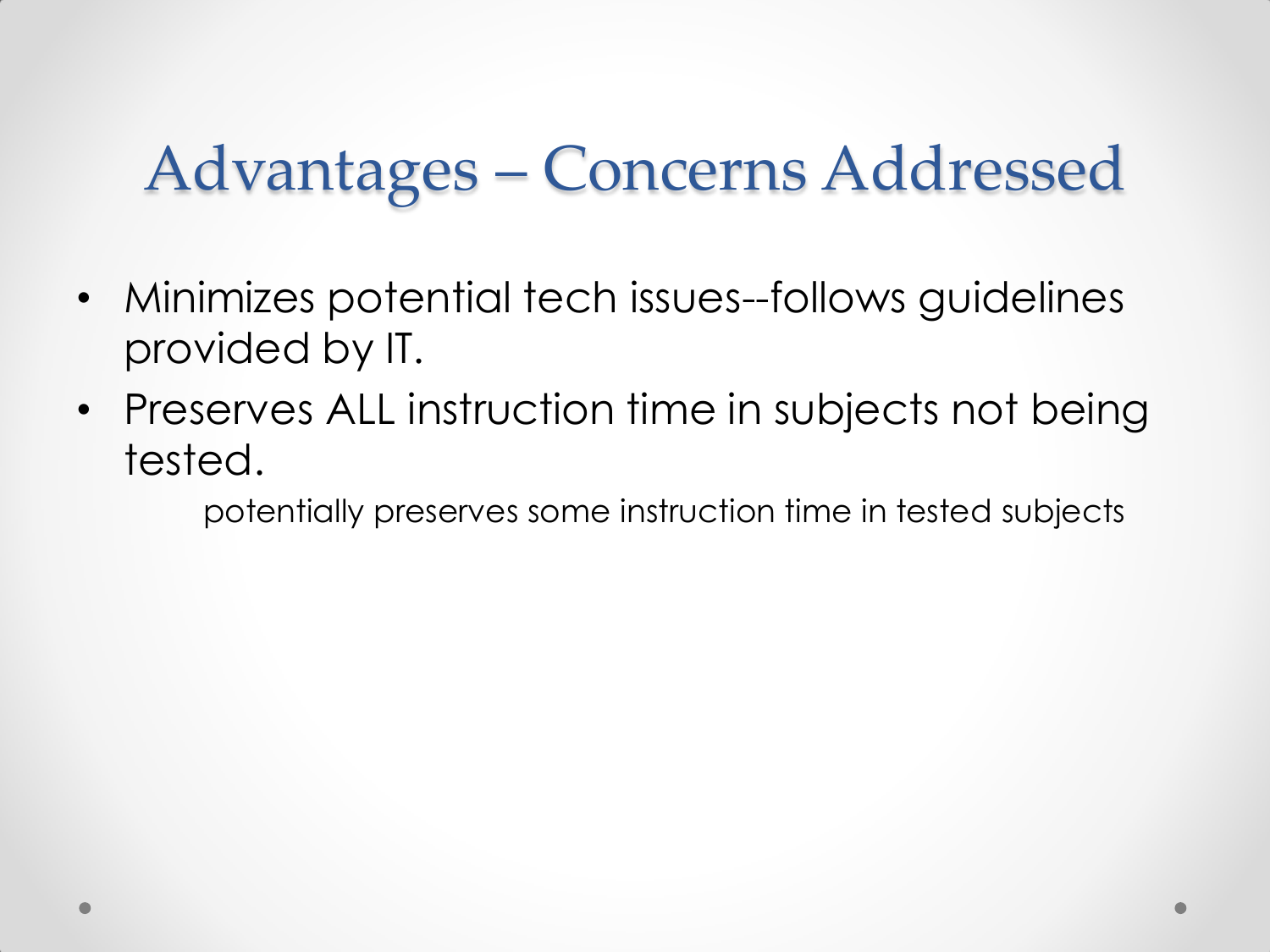- Minimizes potential tech issues--follows guidelines provided by IT.
- Preserves all instruction time in subjects not being tested.
- Addresses time differential between actual testing time and time scheduled.

If students finish test early, because they are in classroom, teacher can proceed with regular lesson plan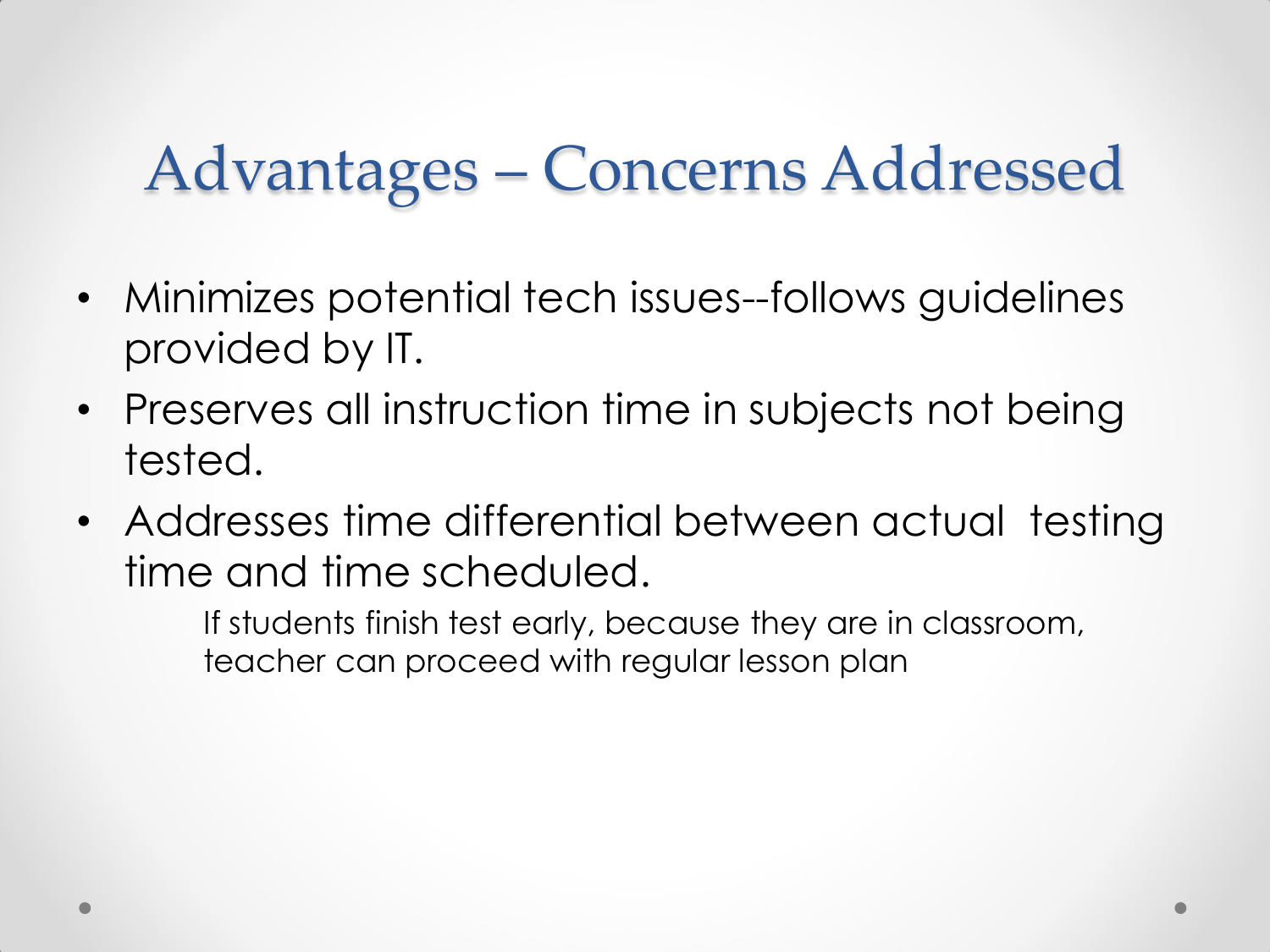- Minimizes potential tech issues--follows guidelines provided by IT.
- Preserves all instruction time in subjects not being tested.
- Addresses the time differential between actual testing time and the time we are required to schedule for each test.
- Eliminates makeup time spent by teachers with large groups of students absent for testing.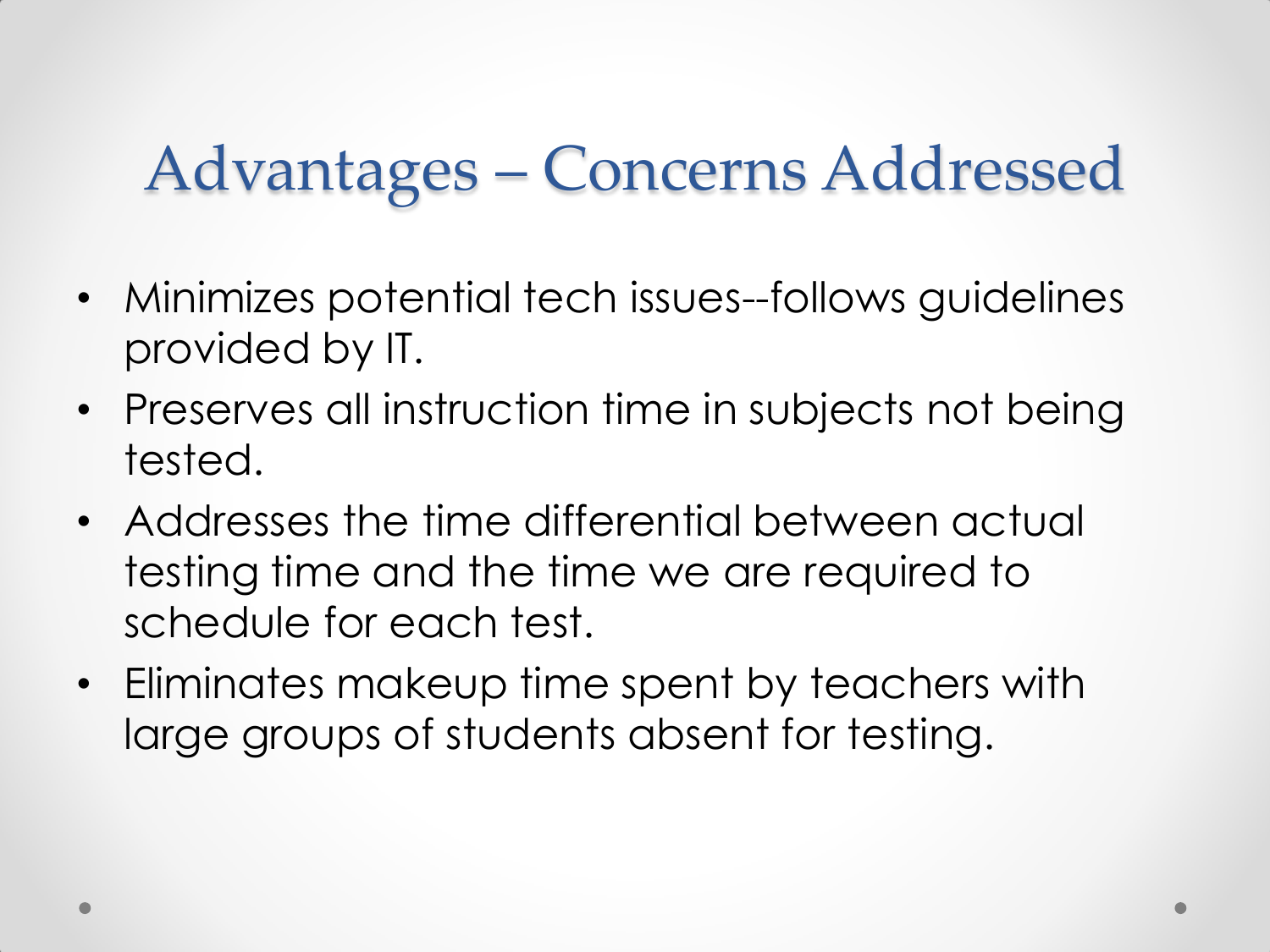- Minimizes potential tech issues--follows guidelines provided by IT.
- Preserves all instruction time in subjects not being tested.
- Addresses the time differential between actual testing time and the time we are required to schedule for each test.
- Eliminates makeup time spent by teachers with large groups of students absent for testing.
- Eliminates most physical disruption of the school.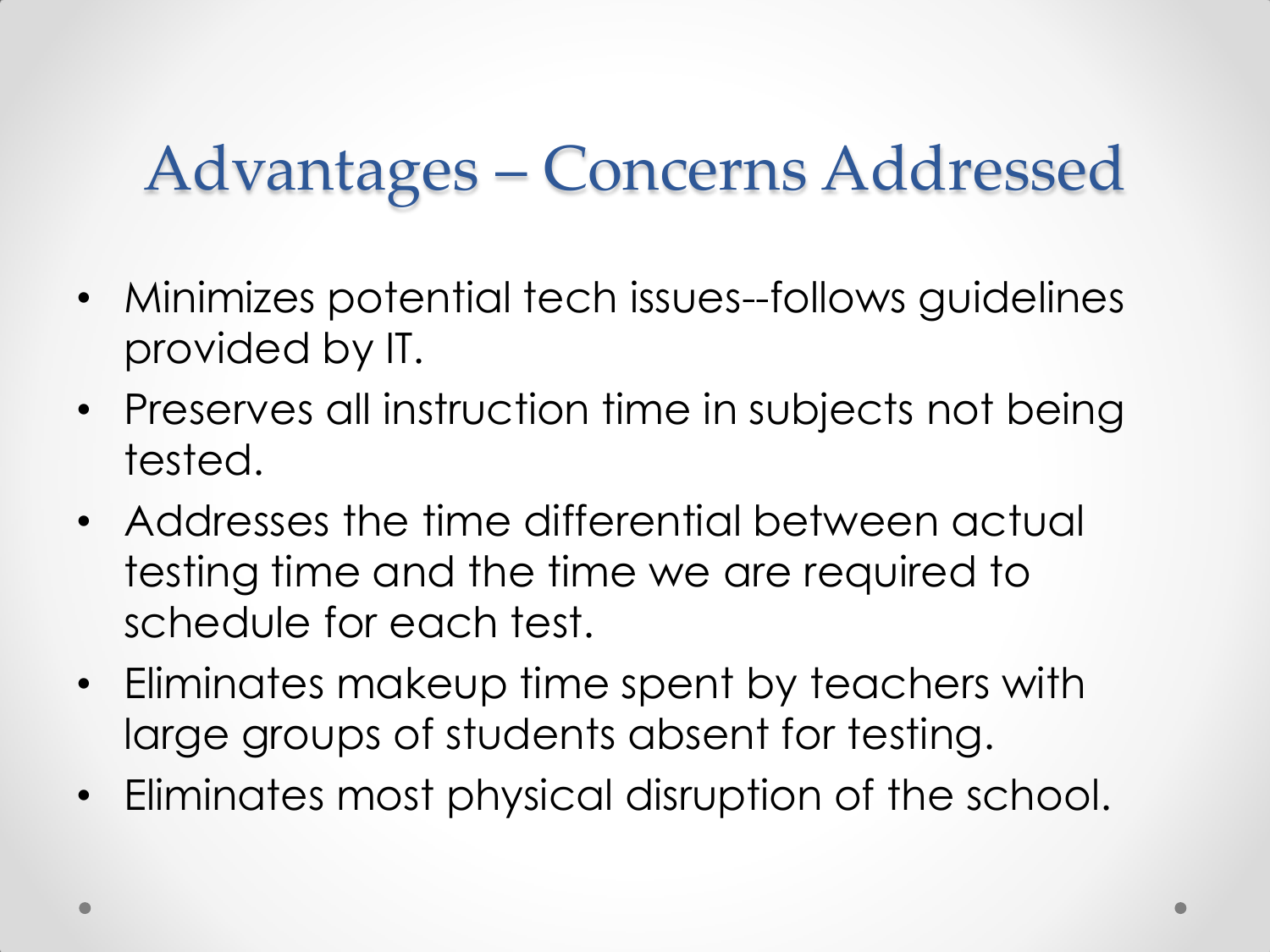### Testing Proposal

### ELA- 4 ½ Day Plan Proposed April 11-15

### Math, Science, SS -3 ½ Day Plan Proposed April 26-29

|                | Day 1          | Day <sub>2</sub> | Day3           | Day 4 | Day 5      |
|----------------|----------------|------------------|----------------|-------|------------|
| $7:30 - 9:45$  | $\mathbf{1}$   | 4                | 7              | 3     | 6          |
| $9:50 - 12:20$ | $\overline{2}$ | 5                | $\mathbf{1}$   | 4     | 7          |
| 12:20-2:30     | 3              | 6                | $\overline{2}$ | 5     | <b>TBD</b> |

|       | Day 1          | Day2         | Day3           | Day 4          |
|-------|----------------|--------------|----------------|----------------|
| 7:30  | $\mathbf{1}$   | 5            | $\overline{2}$ | 6              |
| 9:15  | $\overline{2}$ | 6            | 3              | 7              |
| 11:00 | 3              | 7            | 4              | 4              |
|       |                |              |                | 3              |
| 12:50 | 4              | $\mathbf{1}$ | 5              | $\overline{2}$ |
|       |                |              |                | $\mathbf{1}$   |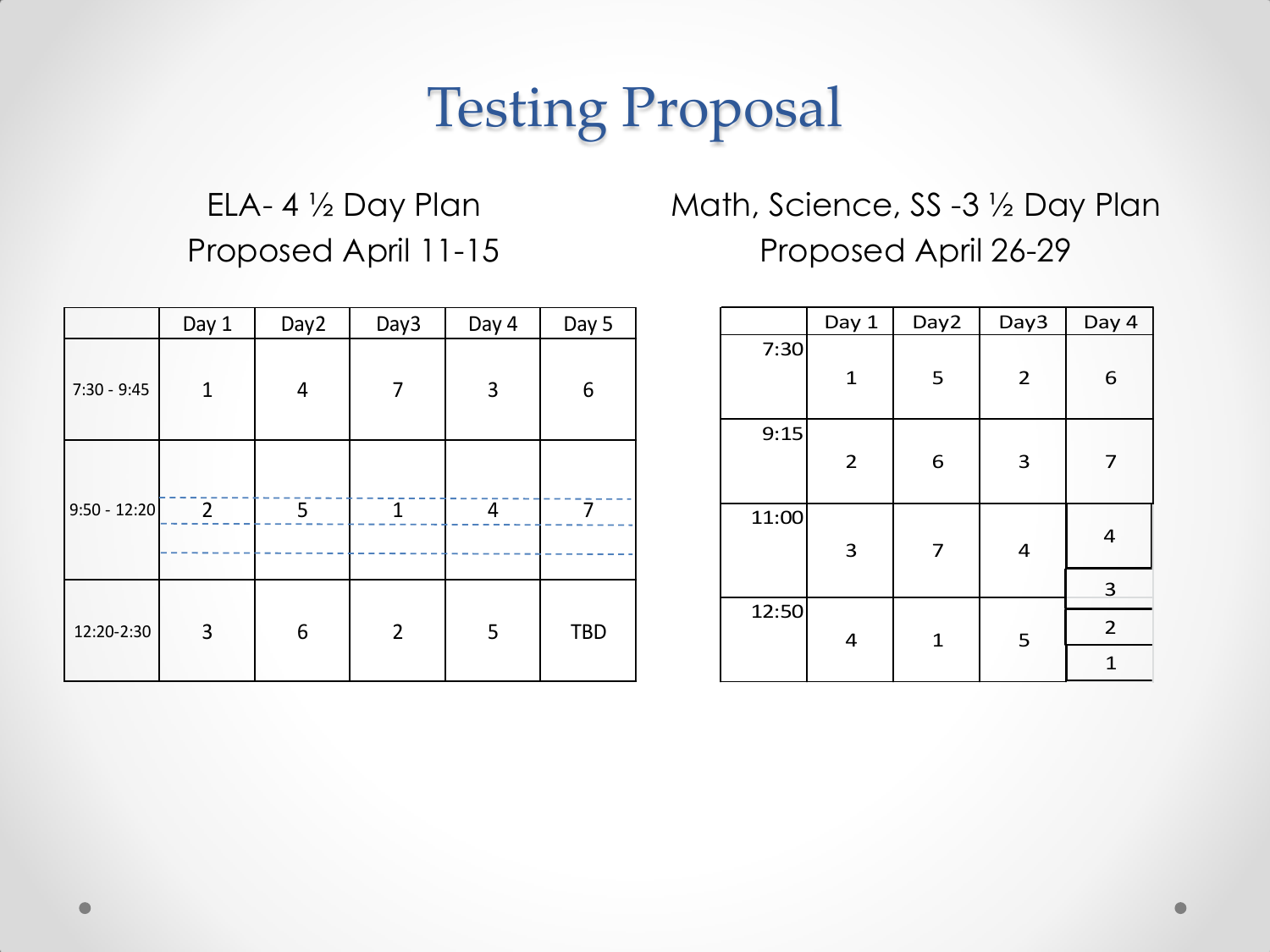|                | Day 1          | Day2            | Day3           | Day 4          | Day 5      |
|----------------|----------------|-----------------|----------------|----------------|------------|
| $7:30 - 9:45$  | 1              | $\overline{4}$  | $\overline{7}$ | $\mathfrak{Z}$ | $6\,$      |
| $9:50 - 12:20$ | $\overline{2}$ | 5               | $\mathbf{1}$   | 4              | 7          |
| 12:20-2:30     | $\overline{3}$ | $6\phantom{.}6$ | $\overline{2}$ | 5              | <b>TBD</b> |

English & Language Arts (grades 7-10)

Proposed April 11-15

Each test has 2 parts – 105 minutes each (must allow 2hrs 10min with admin time)

> Lunch Schedule All Days 1st lunch: 10:50-11:20 2nd lunch: 11:20-11:50 3rd lunch: 11:50-12:20 (All Testers - 3rd lunch)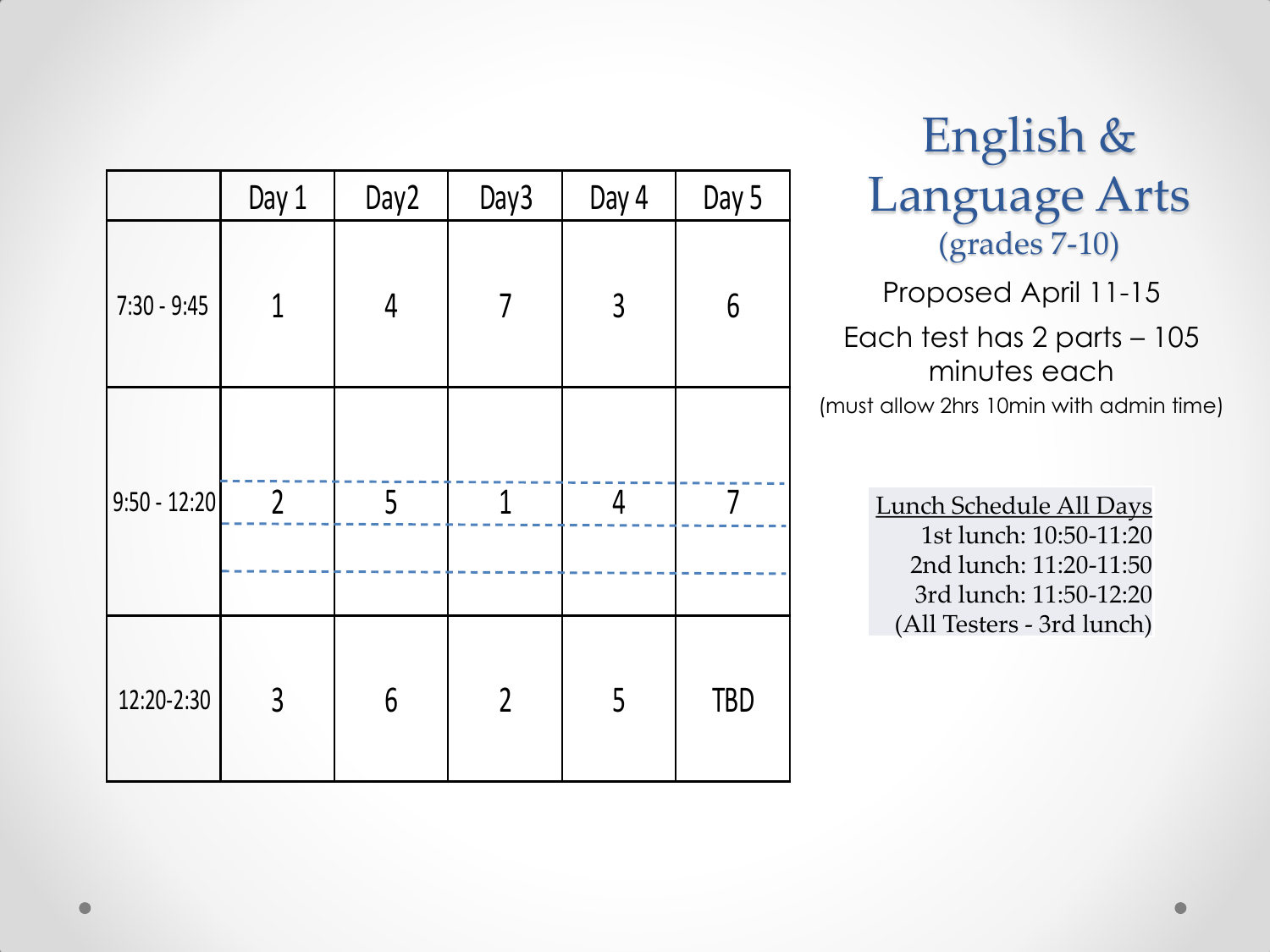|       | Day 1          | Day <sub>2</sub> | Day3           | Day 4          |
|-------|----------------|------------------|----------------|----------------|
| 7:30  | $\mathbf 1$    | 5                | $\overline{2}$ | 6              |
|       |                |                  |                |                |
| 9:15  |                |                  |                |                |
|       | $\overline{2}$ | 6                | 3              | 7              |
| 11:00 |                |                  |                | $\overline{4}$ |
|       | 3              | 7                | $\overline{4}$ |                |
|       |                |                  |                | 3              |
| 12:50 | 4              | $\mathbf 1$      | 5              | $\overline{2}$ |
|       |                |                  |                | $\mathbf 1$    |

### Math, Science, SS

(includes Pre-Alg, Alg I, Geometry, Science 8, Biology, US History, US Gov.)

#### Proposed April 26-29

Each test has 2 parts-90 minutes each

(must allow1hr 40min with admin time)

Lunch Sched. Days 1-3 1st lunch: 10:55-11:30 2nd lunch: 11:30-12:10 3rd lunch: 12:10-12:45

Lunch Schedule Day 4 1st lunch: 10:55-11:25 2nd lunch: 11:25-11:55 3rd lunch: 11:55-12:25